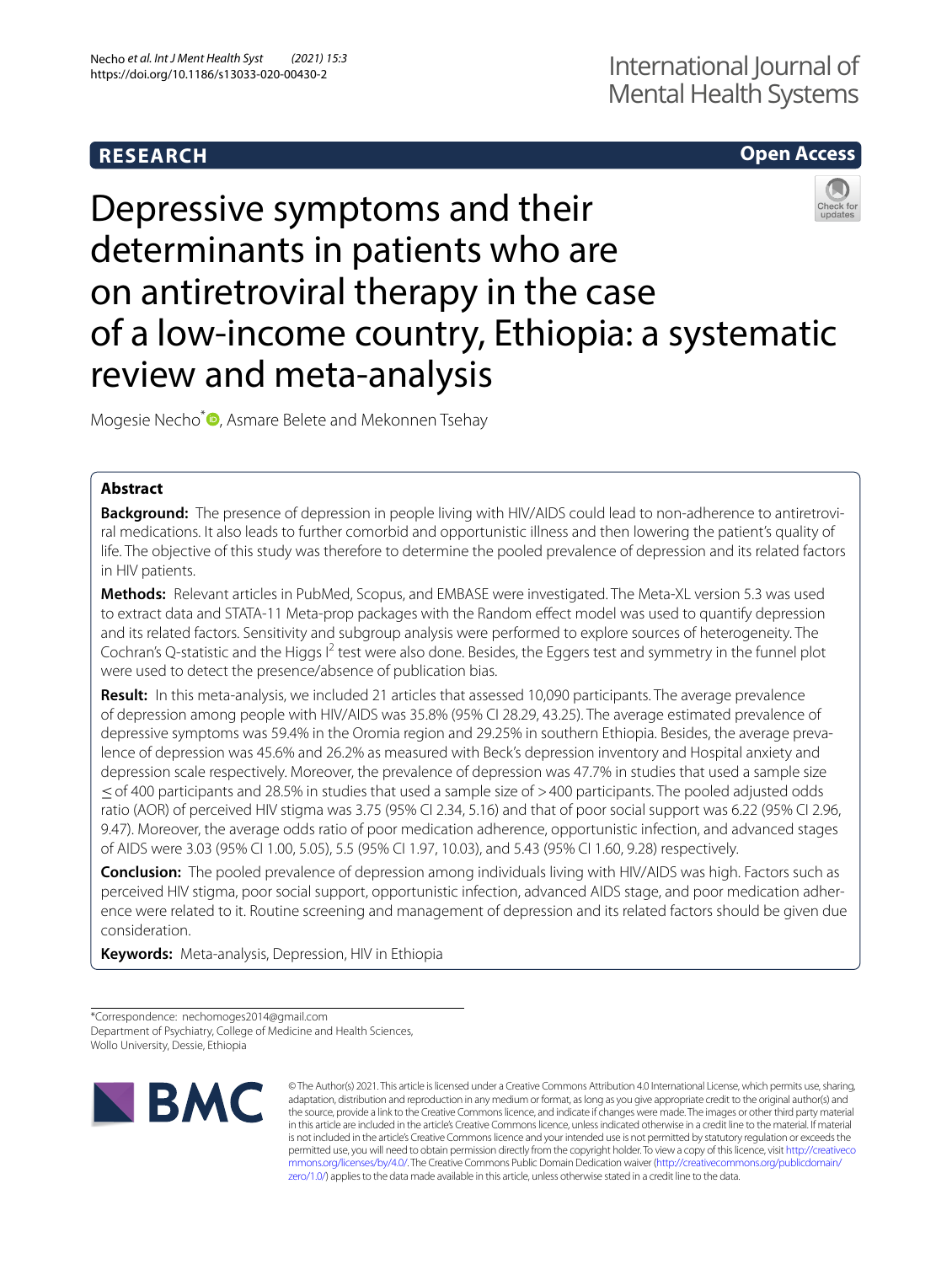## **Background**

Depression is a psychiatric disorder with clinical presentations of depressed mood, loss of pleasure, reduced motivation, and energy, guilty feelings or low selfesteem, troubled sleep or appetite, suicidal thoughts, and concentration difficulties. Currently, more than 350 million people are living with depression [[1\]](#page-12-0). Globally, it is the fourth leading cause of disability and is the second leading cause of disability with its lifetime prevalence in the general population estimated to be approximately 3 to 17% [[2](#page-12-1)]. Research showed that depression is three times as high as more common in HIV-positive individuals and its lifetime prevalence in this population was estimated to be between 22 and 45% [[3\]](#page-12-2).

A systematic review and meta-analysis study by Uthman 2014 [[4\]](#page-12-3) found that the prevalence of depression in HIV-positive people in low-, middle-, and high-income countries range from 12.8% to 78%. Another systematic review study done in sub-Saharan Africa on depression among HIV patients incorporated 30 studies and a total of 10,000 participants from 10 countries. The reported pooled estimated occurrence of depression in this study was 31.2% [\[5](#page-12-4)]. Similarly, a study in sub-Saharan Africa reported the prevalence of depression range from 9 to 32% [\[6](#page-12-5)]. Furthermore, a meta-analysis of depression on east African HIV patients by Ayano et al. [[7\]](#page-12-6) revealed that the pooled prevalence of depression in HIV/AIDs patients was 38%. Other individual studies from diferent countries reported that depression in HIV positive individuals was 28.1% in France [[8\]](#page-12-7), 40% in India [[9\]](#page-12-8), 37.6% in South Africa [[10\]](#page-12-9), 47% in Uganda [\[11](#page-12-10)], 56.7% in Nigeria [[12\]](#page-12-11), 28% in Kenya, Tanzania and Namibia together [\[13](#page-12-12)].

In Ethiopia the reported prevalence of depression in HIV positive individuals ranges from 13.1 to 47.2% in Addis Ababa [[14–](#page-12-13)[19\]](#page-12-14), 7.3% to 60% in Amhara region [\[18](#page-12-15), [20–](#page-12-16)[23](#page-12-17)], 11.2% to 48.0.6% in southern nations and nationalities of Ethiopia  $[24-27]$  $[24-27]$ , 45.8% to 76.7% in Oromia region [[28–](#page-13-1)[30\]](#page-13-2) and 14.9% to 57.9% in Tigray region [[31–](#page-13-3) [33\]](#page-13-4). Many factors were responsible for such high prevalence of depression in HIV patients. These includes the presence of perceived HIV stigma [[16,](#page-12-19) [19](#page-12-14), [22,](#page-12-20) [23,](#page-12-17) [26](#page-13-5), [27](#page-13-0)], poor social support [\[16,](#page-12-19) [19,](#page-12-14) [23](#page-12-17), [24](#page-12-18), [26](#page-13-5), [27\]](#page-13-0), poor medication adherence [[16](#page-12-19), [19](#page-12-14), [30,](#page-13-2) [32\]](#page-13-6),the presence of opportunistic infection [[19](#page-12-14), [26,](#page-13-5) [29](#page-13-7)] and being in the advanced stage of AIDS [\[16](#page-12-19), [22](#page-12-20), [32\]](#page-13-6).

The impacts of depression in people living with the human immune defciency virus include poor quality of life [[34](#page-13-8)], poor social conditions, poor compliance with prescribed treatment, poor therapeutic outcomes, and risky behaviors [[35–](#page-13-9)[37](#page-13-10)]. Furthermore, it predisposes to additional medical and psychiatric problems [\[38](#page-13-11)], unemployment, and disability [\[39–](#page-13-12)[41\]](#page-13-13).

Evidence showed that Sub-Saharan Africa countries in general and Ethiopia, in particular, are among the most vulnerable populations to be afected by the high prevalence of HIV AIDS.

Despite this, the mental health aspect of the population living with HIV in general and depression, in particular, were not addressed well. Even, those studies done are single studies that might not be as strong to be generalizable. Therefore, this systematic review and meta-analysis study was aimed to have aggregate empirical evidence on  $(1)$  The prevalence of depression in people living with HIV AIDS in Ethiopia and (2) The associated factors for the co-occurrence of depression in people with HIV AIDS and (3) To articulate a recommendation for policymakers, future researchers and clinicians in line with its fndings.

#### **Methods**

This Preferred Reporting Items for Systematic Reviews and Meta-Analyses (PRISMA) guidelines [\[42](#page-13-14)] had been utilized as a reference in conducting this study. We practically performed the search strategy for this review in the following two steps. The first step was the exploration of diferent databases (PubMed, Scopus, and EMBASE) to retrieve scientifc evidence regarding depressive symptoms and its related factors in HIV/AIDS patients. The search strategy in the PubMed database was performed using the following key terms and words Epidemiology OR prevalence OR magnitude OR incidence AND depressive symptoms OR depression OR depressive disorder OR depressive AND HIV OR human immunodefciency virus OR AIDS OR PLWHA OR ART AND factor OR risk OR risk factor OR determinant AND Ethiopia. Besides, we searched EMBASE and Scopus databases following the specific guideline of each database. The next step was a manual search for the reference list of included studies. During the search process, we did not put restrictions on the year of publication of the articles. For the determinants of depression in individuals who live with HIV/ADIS, narrative description, as well as the magnitude of pooled adjusted odds ratio, were employed.

#### **Eligibility criteria**

An article was eligible for inclusion in the analysis if it fulfills the following criteria's:  $(1)$  The initial criteria was that the study must assess depression in adults HIV patients, (2) the study design should be either, cross-sectional, cohort, or case–control design, (3) the outcome investigated should be depression, (4) studies should assess the associated factors for depression and (5) the study must be conducted in Ethiopia. Previous reviews, studies on non-human subjects, editorials, and articles published in non-English language were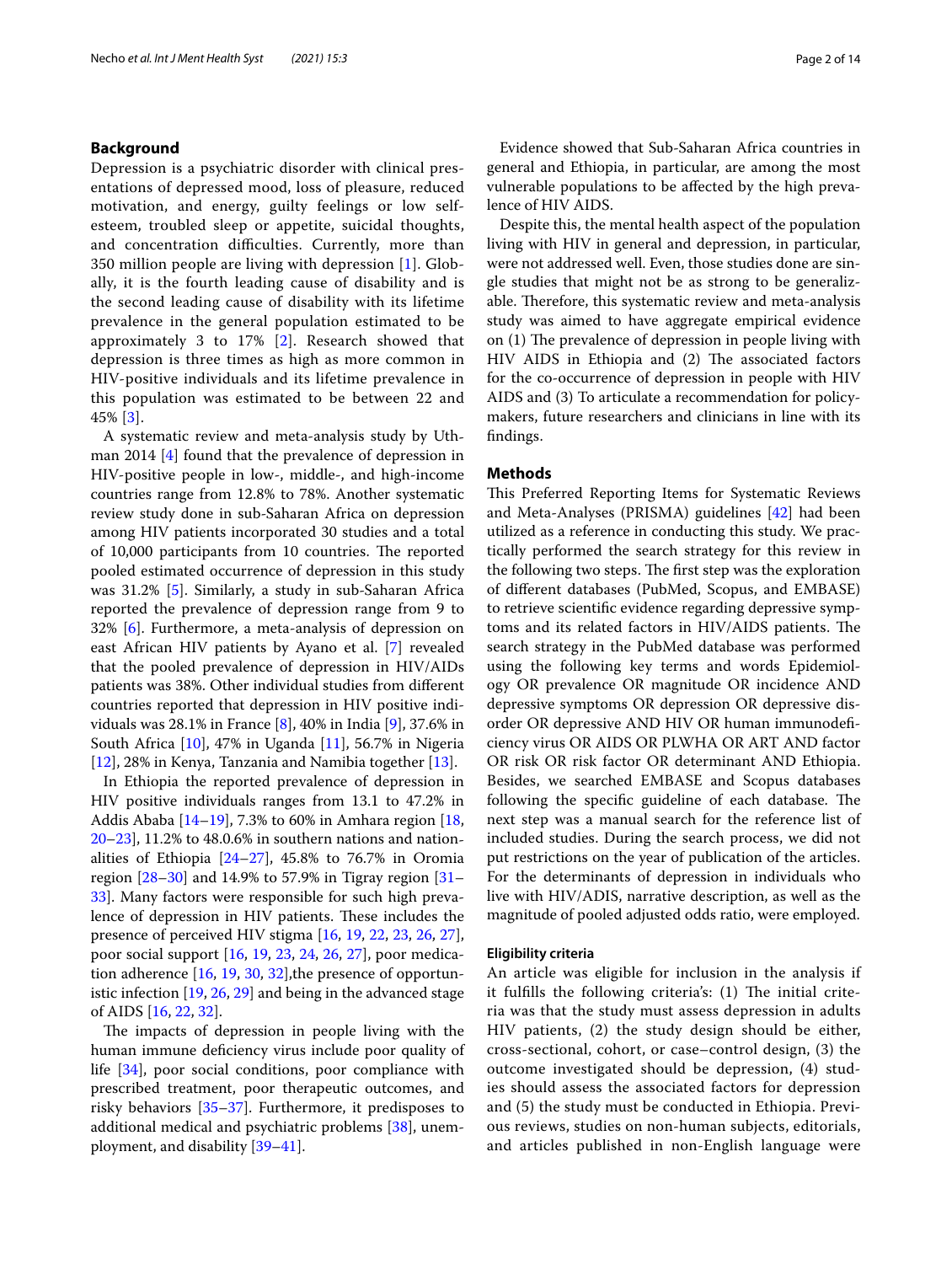excluded. Initially, MN and AB individually screened articles stored in an endnote reference manager based on title and abstract. In the next step, these authors fully read the content of the articles that passed in the initial step, and independently decided on the articles that had to be included for fnal meta-analysis. Any differences between these authors concerning inclusion/ exclusion criteria were solved by consensus and discussion with a third author (MT).

#### **Methods for data extraction and quality assessment**

The previously listed authors (MN and AB) extracted the relevant information independently from the included articles using a standardized data extraction template developed by all of the authors at the beginning. The parameters included in the data extraction template and summary of articles were the author's name, publication year, study setting, study population, sample size, study design, and the assessment instrument for depression in HIV patients. All eligible articles included in the fnal analysis were summarized in the form of a table. PRISMA guideline [[42\]](#page-13-14) has been used as a standard reference during the extraction of data from all of the included studies. We also used the modifed Newcastle–Ottawa Scale (NOS) [[43\]](#page-13-15) during the quality assessment of studies included in the fnal analysis. The dimensions of the NOS scale includes representativeness of sample used and sample size, comparability between participants, statistical quality, and ascertainment of cases.

#### **Data synthesis and analysis**

In this meta-analysis, the pooled prevalence of depressive symptoms and its associated factors with their 95% CIs were computed using a random-effects model  $[44]$  $[44]$ . The Meta-XL version 5.3 [\[45](#page-13-17)] and the STATA-11 Meta-prop package [[46\]](#page-13-18) were applied during the analysis.

Heterogeneity between the included studies was assessed with the Cochran *Q-*statistics and the Higgs *I* 2 test  $[47]$  $[47]$  $[47]$ . The  $I^2$  value of zero defines the absence of heterogeneity and  $I^2$  values of 25, 50, and 75% signify little, moderate, and high heterogeneity respectively [[47\]](#page-13-19). Since the study had substantial heterogeneity, we further conducted a sensitivity analysis to know whether the result was infuenced by a single study. Furthermore, a subgroup analysis was done by the region, measurement instrument used, and sample size. An eyeball funnel plot test [[48\]](#page-13-20) and Eggers regression test were also employed to identify publication bias. During this study, any statistical analysis with a P-value  $< 0.05$  was interpreted as statistically signifcant.

## **Results**

## **Identifcation of studies**

Based on the predefned search strategies, a total of 4958 literature were identifed. Additionally, 7 articles were identifed by a manual search for the reference lists of other articles. This makes the overall search result to be 4965 articles. Of these 35 were duplicates and therefore removed. After further screening, only 56 articles were eligible for full-text revision. Finally, only twenty-one eligible articles that fulflled our pre-specifed inclusion criteria were incorporated in the analysis (Fig. [1\)](#page-3-0).

## **Characteristics of included studies**

A total of 21 articles in Ethiopia [\[14](#page-12-13)[–33,](#page-13-4) [49](#page-13-21), [50\]](#page-13-22) that examined depressive symptoms or its associated factors in 10,090 HIV positive individuals have been included in this systematic review and meta-analysis study. Regarding the regional distribution of the articles; six  $[14–19]$  $[14–19]$  $[14–19]$  $[14–19]$  were done in Addis Ababa, five  $[18, 20–23]$  $[18, 20–23]$  $[18, 20–23]$  $[18, 20–23]$  $[18, 20–23]$  $[18, 20–23]$ were from the Amhara region, another four [[24](#page-12-18)[–27](#page-13-0)] from southern nations and nationalities of Ethiopia, one [[30\]](#page-13-2) from Harar, two [[28](#page-13-1), [29\]](#page-13-7) from Oromia Region and the remaining three  $[31-33]$  $[31-33]$  $[31-33]$  from Tigray region.

Based on the study design, 19 of the included studies were cross-sectional, one cohort [\[20\]](#page-12-16), and one case–control [\[33](#page-13-4)]. Among these 21 studies, 13 studies [[14](#page-12-13)[–18](#page-12-15), [22](#page-12-20)[–25](#page-12-21), [27](#page-13-0), [30,](#page-13-2) [32,](#page-13-6) [33](#page-13-4)] used a sample size greater than 400 participants, and the remaining eight studies [\[19](#page-12-14)[–21](#page-12-22), [26,](#page-13-5) [29](#page-13-7), [31](#page-13-3), [33,](#page-13-4) [49\]](#page-13-21) used samples less than or equal to 400 subjects.

More than half of the included studies [[17](#page-12-23), [18](#page-12-15), [21](#page-12-22)[–23](#page-12-17), [25–](#page-12-21)[27](#page-13-0), [30](#page-13-2), [32](#page-13-6), [33](#page-13-4), [49](#page-13-21)] used PHQ-9 to screen depression in people living with HIV. HADS, CES-D, BDI, HAM-D, and Kessler were also used by two [[16,](#page-12-19) [24\]](#page-12-18), three [[14](#page-12-13), [20,](#page-12-16) [29](#page-13-7)], two [[19](#page-12-14), [50](#page-13-22)], one [[31](#page-13-3)] and one [[15\]](#page-12-24) studies respectively. In addition, among all studies,  $11$   $[16-18,$  $[16-18,$  $[16-18,$ [20,](#page-12-16) [21,](#page-12-22) [25](#page-12-21)–[27](#page-13-0), [29](#page-13-7), [32](#page-13-6), [33](#page-13-4), [51](#page-13-23)] were published after 2015, and the remaining 10 studies [[14,](#page-12-13) [15](#page-12-24), [22](#page-12-20)[–24,](#page-12-18) [28,](#page-13-1) [30](#page-13-2), [31](#page-13-3), [49,](#page-13-21) [50\]](#page-13-22) were published before 2016 (Table [1](#page-4-0)).

## **Quality of included studies**

In general, the overall quality assessment score of 21 included studies based on the Newcastle Ottawa quality assessment scale ranges from 6 to 10. Amongst all studies, twenty were found to have good methodological quality and the remaining 1 was having moderate quality. However, none of the studies was found to have poor quality**.**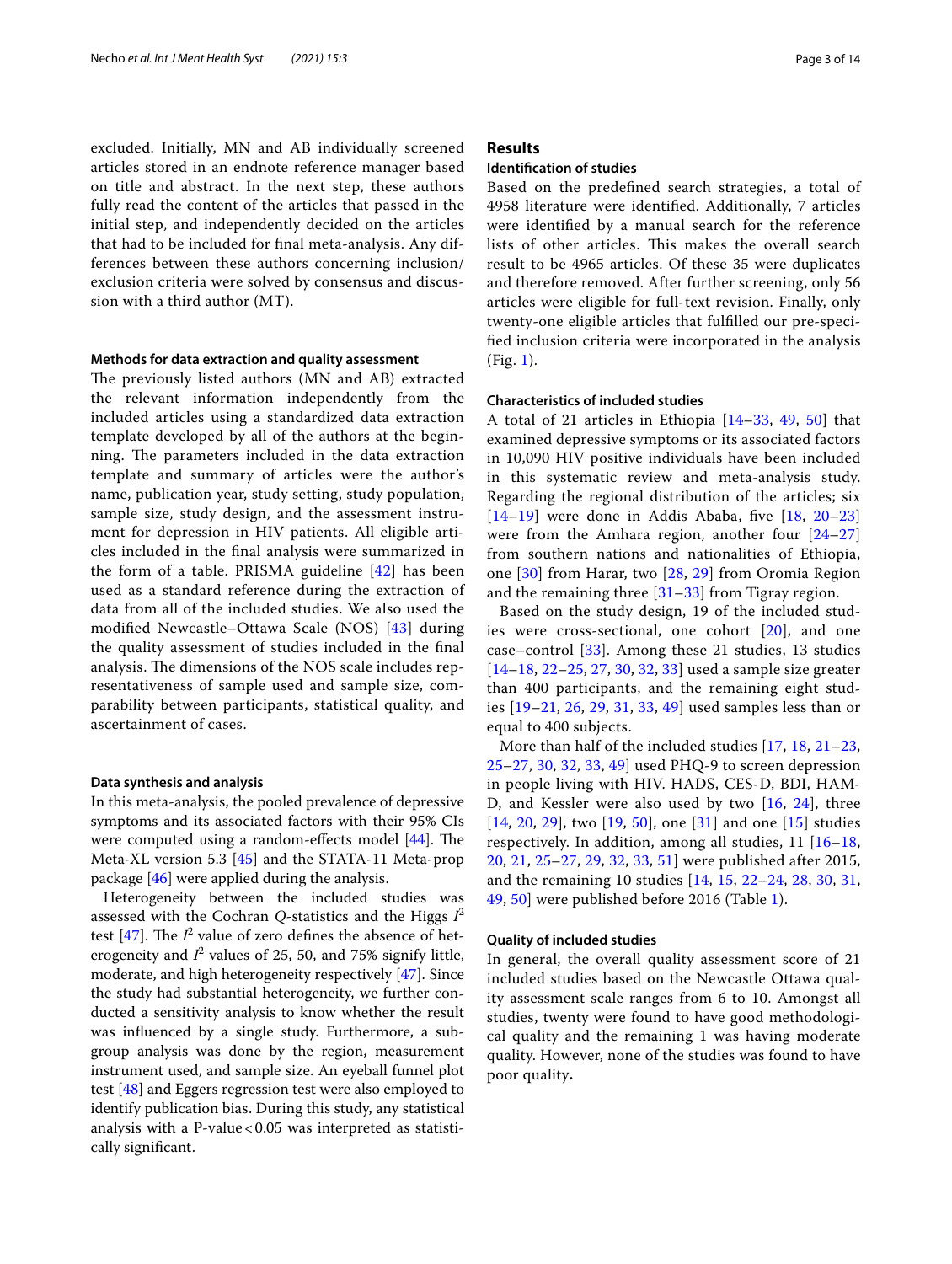

## <span id="page-3-0"></span>**The pooled prevalence of depression among HIV/AIDS patients in Ethiopia**

Twenty-one studies [[14–](#page-12-13)[18](#page-12-15), [20–](#page-12-16)[26](#page-13-5), [28–](#page-13-1)[33](#page-13-4), [49](#page-13-21)] in Ethiopia were pooled in the fnal meta-analysis to determine the average magnitude of depression among HIV positive individuals. The reported prevalence of depression in HIV AIDS patients among studies included in the analysis varies from as low as 7.3% in the Amhara region [\[20](#page-12-16)] to as high as 76.7%% in the Oromia region  $[29]$  $[29]$  $[29]$ . The pooled prevalence of depression among people with HIV AIDS in Ethiopia using the random efect model was 35.8% (95% CI 28.29, 43.25). This average estimate was infuenced by a considerable heterogeneity  $(I^2 = 99\%$ , P-value < 0.001). Detailed information is presented in the forest plot of the pooled prevalence of depression among HIV patients in Ethiopia below (Fig. [2\)](#page-5-0).

## **Sub‑group analysis of the prevalence of depression among HIV/AIDS patients in Ethiopia**

Since the pooled prevalence of depression was infuenced by substantial heterogeneity, we performed a subgroup analysis based on the regional location of the study, the measurement instrument used, the size of the sample studied, and the year of publication. Among included studies, six  $[14-19]$  $[14-19]$  $[14-19]$  were from Addis Ababa, five  $[18, 12]$  $[18, 12]$  $[18, 12]$ [20](#page-12-16)[–23](#page-12-17)] from Amhara region, four [\[24](#page-12-18)[–27\]](#page-13-0) from southern Ethiopia, three [\[28](#page-13-1)[–30\]](#page-13-2) from Oromia Region and the remaining three [[31](#page-13-3)[–33](#page-13-4)] from Tigray region. Based on this the pooled prevalence of depression was 30.6%  $(95\% \text{ CI } 18.82, 42.41)$   $(I^2=92.2\%; \text{ P-value} < 0.001)$  in Addis Ababa, 31.2% (95% CI 17.43, 44.89) ( $I^2 = 96.2\%$ ; P-value<0.001) in Amhara region, 29.3% (95% CI 11.45, 47.05)  $(I^2=96\%; P-value<0.001)$  in southern region, 59.4% (95% CI 42.44, 76.42) ( $I^2 = 99.5$ %; P-value < 0.001)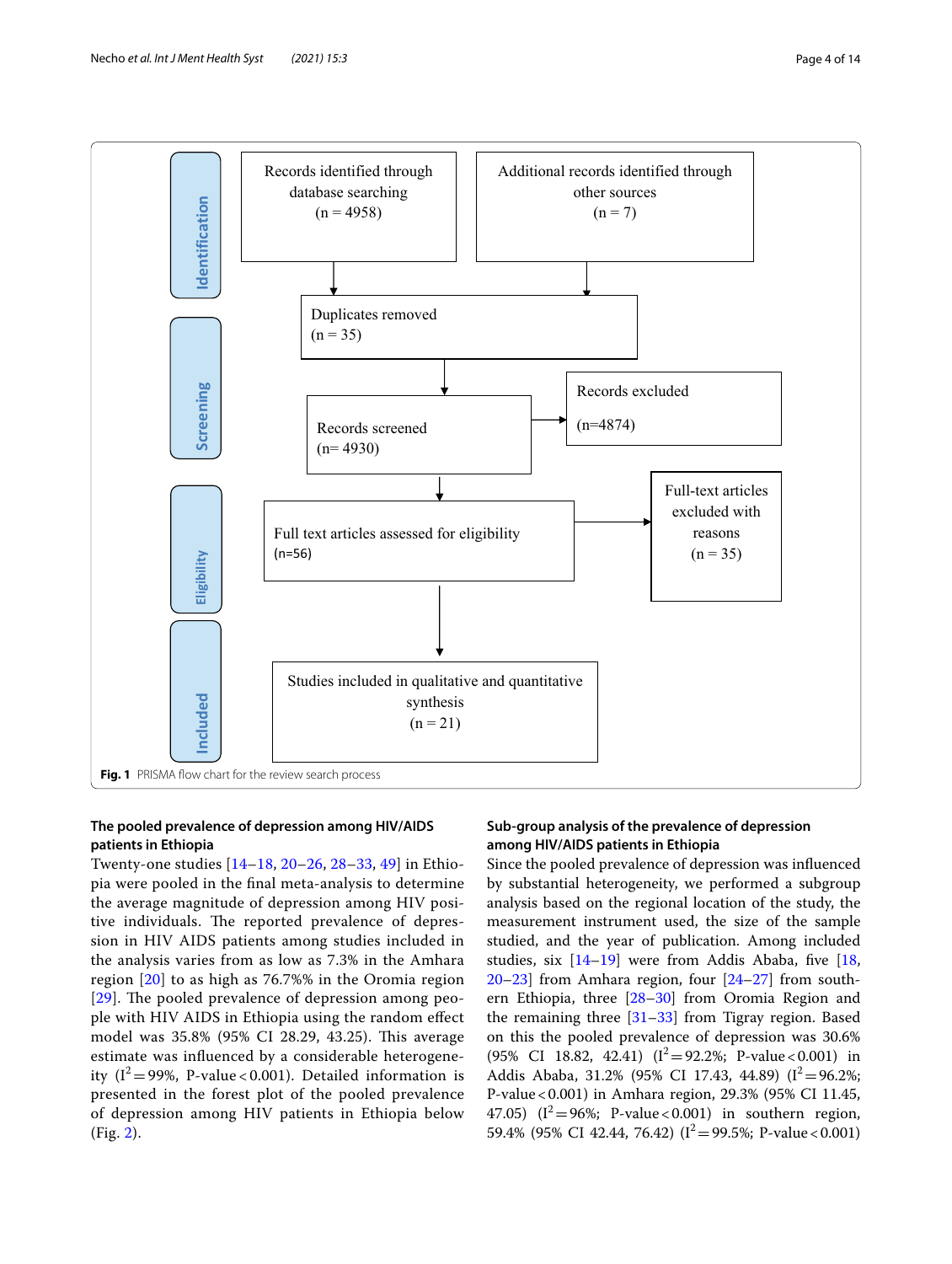<span id="page-4-0"></span>

| Table 1 Characteristics of studies on depressive symptoms among HIV/AIDS patients which are incorporated                    |  |  |  |  |  |  |
|-----------------------------------------------------------------------------------------------------------------------------|--|--|--|--|--|--|
| in the meta-analysis according to author first name, year of publication, setting of study, design, sample size, assessment |  |  |  |  |  |  |
| instrument, study population and magnitude of depression                                                                    |  |  |  |  |  |  |

| Author, year                     | <b>Study setting</b>                             | Study design Sample size |      | Tool (cutoff<br>point) | Study<br>population              | Outcome<br>variable | Depression<br>(%) | <b>Number</b><br>of cases<br>(n) |
|----------------------------------|--------------------------------------------------|--------------------------|------|------------------------|----------------------------------|---------------------|-------------------|----------------------------------|
| Abadiga et al.<br>2019           | Gimbi-southern<br>Ethiopia                       | <b>CS</b>                | 393  | PHQ-9                  | Patients with<br><b>HIV/AIDS</b> | Depression          | 41.7              | 164                              |
|                                  | Duko et al. 2018 Hawassa, south-<br>ern Ethiopia | <b>CS</b>                | 401  | PHQ-9                  | Patients with<br><b>HIV/AIDS</b> | Depression          | 48.6              | 195                              |
| Eshetu et al.<br>2015            | Debrebirhan,<br>Amhara<br>Ethiopia               | <b>CS</b>                | 416  | PHQ-9                  | Patients with<br><b>HIV/AIDS</b> | Depression          | 38.9              | 162                              |
| Bitew et al. 2016 Debark, North- | west Ethiopia                                    | <b>CS</b>                | 393  | PHQ-9                  | Patients with<br><b>HIV/AIDS</b> | Depression          | 37.9              | 149                              |
| Wondie et al.<br>2019            | Addis-Ababa,<br>Ethiopia                         | <b>CS</b>                | 413  | PHQ-9                  | Patients with<br><b>HIV/AIDS</b> | Depression          | 31.7              | 131                              |
| Gebremariam<br>et al. 2017       | Addis-Ababa,<br>Ethiopia                         | <b>CS</b>                | 423  | PHQ-9                  | Patients with<br><b>HIV/AIDS</b> | Depression          | 47.2              | 197                              |
| Tesfaw et al.<br>2016            | Addis Ababa,<br>Ethiopia                         | <b>CS</b>                | 417  | <b>HADS</b>            | Patients with<br><b>HIV/AIDS</b> | Depression          | 41.2              | 172                              |
| Mohammed<br>et al. 2015          | Harar, Eastern<br>Ethiopia                       | CS                       | 740  | PHQ-9                  | Patients with<br><b>HIV/AIDS</b> | Depression          | 45.8              | 339                              |
| Dejenu 2015                      | Debremarkos,<br>north<br>west, Ethiopia          | <b>CS</b>                | 412  | PHQ-9                  | Patients with<br><b>HIV/AIDS</b> | Depression          | 11.7              | 48                               |
| Berhe and<br>Bayray 2013         | Tigray, Ethiopia                                 | <b>CS</b>                | 269  | HAM-D                  | Patients with<br><b>HIV/AIDS</b> | Depression          | 43.9              | 118                              |
| Solomon and<br>Girma 2014        | Dila, SNNP                                       | CS                       | 500  | <b>HADS</b>            | Patients with<br><b>HIV/AIDS</b> | Depression          | 11.2              | 56                               |
| Yeneabat et al.<br>2017          | Fiche, oromia                                    | <b>CS</b>                | 390  | CES-D Tool             | Patients with<br><b>HIV/AIDS</b> | Depression          | 76.7              | 299                              |
| Gesbreegziab-<br>her et al. 2019 | Aksum, Ethiopia                                  | <b>CS</b>                | 411  | PHQ-9                  | Patients with<br><b>HIV/AIDS</b> | Depression          | 14.6              | 60                               |
| Abebe et al.<br>2019             | Addis Ababa,<br>Ethiopia                         | <b>CS</b>                | 507  | <b>BDI</b>             | Patients with<br><b>HIV/AIDS</b> | Depression          | 35.5              | 180                              |
| Mekuriaw et al.<br>2015          | Addis Ababa,<br>Ethiopia                         | <b>CS</b>                | 664  | Kessler-6              | Patients with<br><b>HIV/AIDS</b> | Depression          | 15                | 99                               |
| <b>Yakob 2015</b>                | SNNP, Ethiopia                                   | <b>CS</b>                | 485  | PHQ-9                  | Patients with<br><b>HIV/AIDS</b> | Depression          | 15.5              | 75                               |
| Weldehaweria<br>2017             | Tigray, Ethiopia                                 | Case control             | 340  | PHQ-9                  | Patients with<br><b>HIV/AIDS</b> | Depression          | 57.9              | 197                              |
| Alemu 2012                       | Addis Ababa,<br>Ethiopia                         | <b>CS</b>                | 1815 | CES-D                  | Patients with<br><b>HIV/AIDS</b> | Depression          | 13.1              | 238                              |
| Bezabih et al.<br>2016           | Amhara, Ethiopia                                 | Cohort                   | 246  | CES-D                  | Patients with<br><b>HIV/AIDS</b> | Depression          | 7.3               | 18                               |
| Endeshaw et al.<br>2014          | Amhara, Ethiopia                                 | <b>CS</b>                | 55   | PHQ-9                  | Patients with<br><b>HIV/AIDS</b> | Depression          | 60                | 33                               |
| Amberbir et al.<br>2008          | Oromia, Ethiopia                                 | <b>CS</b>                | 400  | <b>BDI</b>             | Patients with<br><b>HIV/AIDS</b> | Depression          | 55.8              | 223                              |

*AIDS* Acquired Immune Defciency Syndrome, *BDI* Beck Depression Inventory, *CS* cross-sectional, *CES-D* Center for Epidemiological Studies Depression Tool, *HADS* Hospital Anxiety and Depression Scale, *HAM-D*:Hamilton Depression Rating Scale, *HIV* Human Immune Virus, *PHQ-9* Patient Health Questionnaire-9

in Oromia region and 38.8% (95% CI 14.66, 62.94)  $(I^2=94.8\%; P-value < 0.001)$  in Tigray region.

The pooled prevalence of depression among studies that utilized a sample of  $>400$  participants  $[14-18,$  $[14-18,$  $[14-18,$ [22–](#page-12-20)[25](#page-12-21), [27](#page-13-0), [30](#page-13-2), [32,](#page-13-6) [33\]](#page-13-4) was 28.5% (95% CI 20.21, 36.72)  $(I^2=96.8\%; P-value<0.001)$  whereas the prevalence in studies which assessed sample size≤400 participants [[19–](#page-12-14)[21,](#page-12-22) [26,](#page-13-5) [29,](#page-13-7) [31](#page-13-3), [33](#page-13-4), [49](#page-13-21)] was 47.7% (95% CI 36.73, 58.57)  $(I^2=99\%; P-value < 0.001)$ . The prevalence of depression was higher as measured with Beck depression inventory;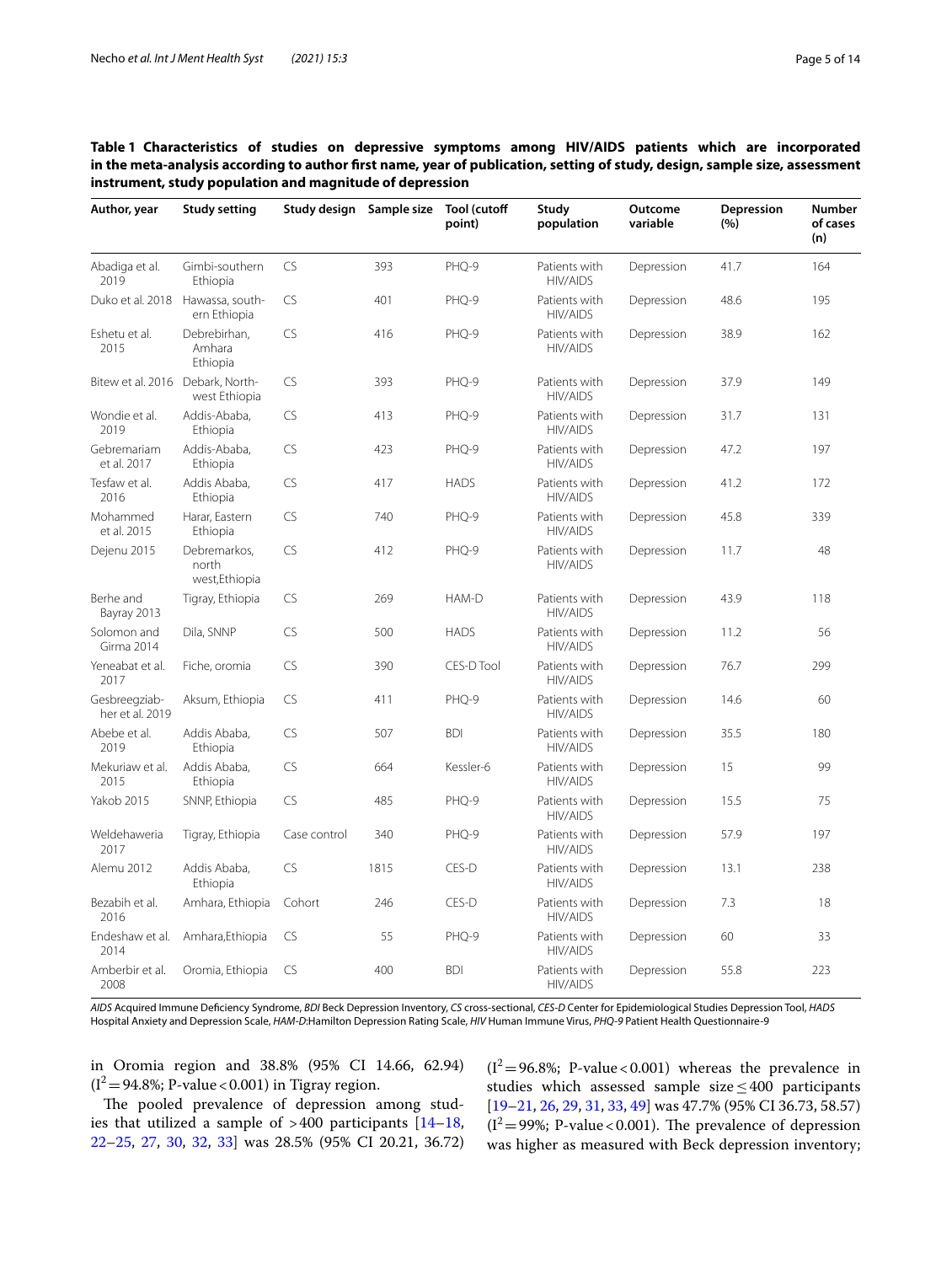| Author, year of publication                    |   |  | ES (95% CI)                | %<br>Weight |
|------------------------------------------------|---|--|----------------------------|-------------|
| Muktar Abadiga, 2019                           |   |  | 41.70 (41.50, 41.90) 4.76  |             |
| Duko et al.2018                                |   |  | 48.60 (48.40, 48.80) 4.76  |             |
| Eshetu et al.2015                              |   |  | 38.90 (38.70, 39.10)4.76   |             |
| Bitew et al.2016                               |   |  | 37.90 (37.70, 38.10)4.76   |             |
| Wondie et al.2019                              |   |  | 31.70 (31.49, 31.91)4.76   |             |
| Gebremariam et al.2017                         |   |  | 47.20 (47.01, 47.39)4.76   |             |
| Tesfaw et al.2016                              |   |  | 41.20 (41.01, 41.39)4.76   |             |
| Mohammed et al.2015                            |   |  | 45.80 (45.66, 45.94)4.76   |             |
| Dejenu 2015                                    |   |  | 11.70 (11.40, 12.00)4.76   |             |
| Berhe and Bayray 2013                          |   |  | 43.90 (43.66, 44.14)4.76   |             |
| Solomon H. & Girma, 2014                       |   |  | 11.20 (10.92, 11.48)4.76   |             |
| Yeneabat et al.2017                            |   |  | * 76.70 (76.47, 76.93)4.76 |             |
| Gebreegziabher et al.2019                      |   |  | 14.60 (14.33, 14.87) 4.76  |             |
| Abebe et al.2019                               |   |  | 35.50 (35.32, 35.68)4.76   |             |
| Alemayehu et al.2015                           |   |  | 15.00 (14.79, 15.21)4.76   |             |
| Yakob, 2015                                    |   |  | 15.50 (15.25, 15.75)4.76   |             |
| Woldehawaria 2017                              |   |  | 57.90 (57.68, 58.12)4.76   |             |
| Alemu, 2012                                    |   |  | 13.10 (12.96, 13.24)4.76   |             |
| Bezabih et al.2016                             |   |  | 7.30 (6.82, 7.78)          | 4.76        |
| Endeshaw et al.2014                            |   |  | 60.00 (59.46, 60.54)4.76   |             |
| Amberbir et al.2008                            |   |  | 55.80 (55.60, 56.00)4.76   |             |
| Overall ( $I^2 = 99\%$ , $p = 0.000$ )         |   |  | 35.77 (28.29, 43.25)100.00 |             |
| NOTE: Weights are from random effects analysis |   |  |                            |             |
| $-76.9$                                        | 0 |  | 76.9                       |             |
|                                                |   |  |                            |             |

<span id="page-5-0"></span>45.6% ((95% CI 25.76, 66.54) ( $I^2 = 92.6$ %; P-value < 0.001). Furthermore, the pooled prevalence of depression among studies that utilized PHQ-9 screening tool [[17,](#page-12-23) [18](#page-12-15), [21](#page-12-22)[–23](#page-12-17), [25–](#page-12-21)[27](#page-13-0), [30](#page-13-2), [32](#page-13-6), [33,](#page-13-4) [49\]](#page-13-21) was 37.6% (95% CI 30.05, 45.17)  $(I^2 = 98.8\%; p-value < 0.001)$  (Table [2\)](#page-6-0).

## **Sensitivity analysis**

We performed one study leave out at a time sensitivity analysis and its result showed that the pooled estimated prevalence of depression obtained when each of the included studies was left out from the analysis at a time was within the 95% confdence limit of the pooled estimate of depression when all studies were pooled together. This suggested that the overall average prevalence was not influenced by a single particular study. The average prevalence of depression when each of the 21 studies was left out from the analysis ranges between 33.7% (95% CI 26.82, 40.63) and 37.2% (95% CI 29.60, 44.79) (Table [3\)](#page-7-0).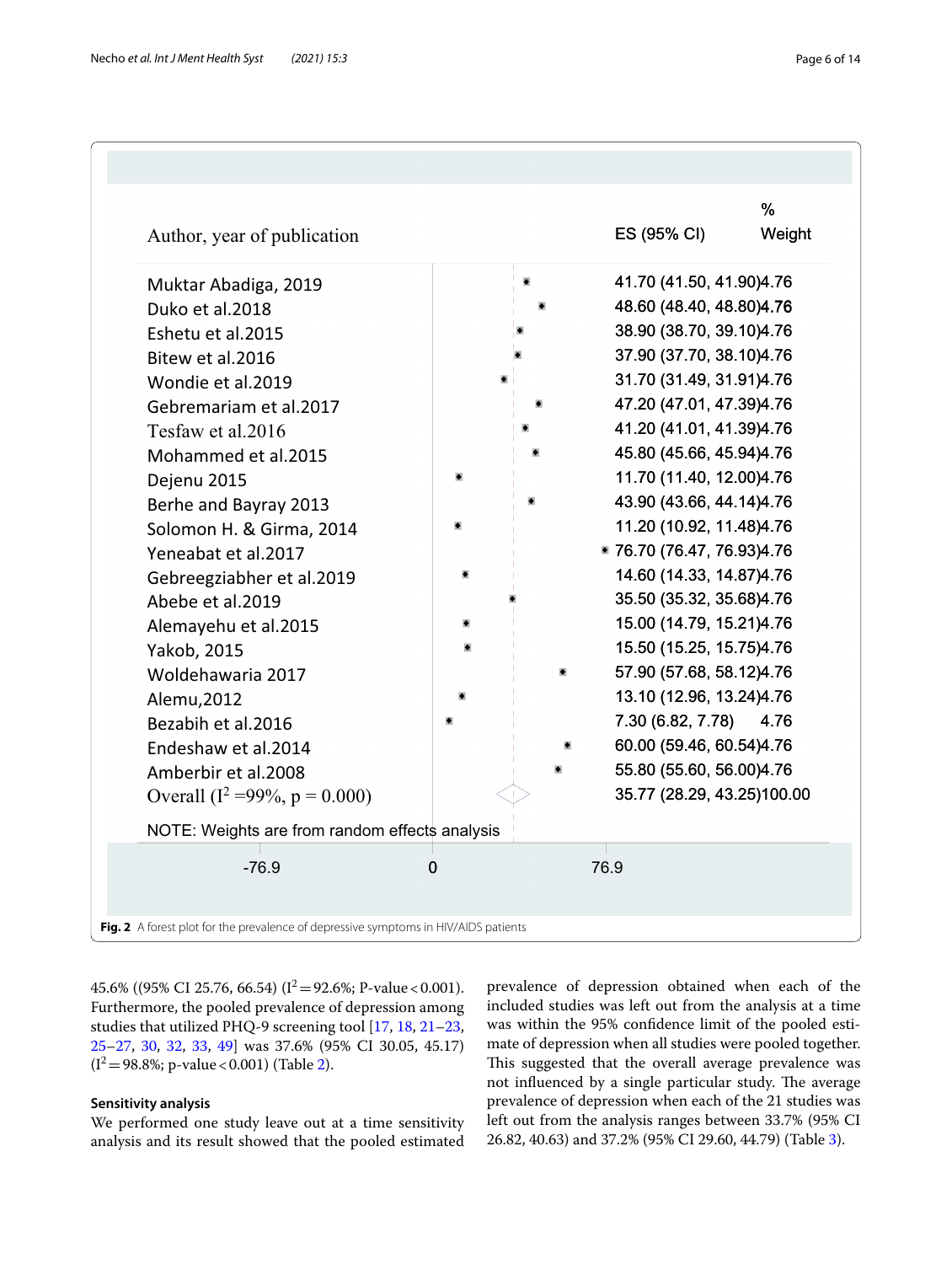| Subgroup                               | <b>Number</b> | <b>Estimates</b> |                 | Heterogeneity  |             |           |
|----------------------------------------|---------------|------------------|-----------------|----------------|-------------|-----------|
|                                        | of studies    | Prevalence (%)   | 95% CI          | 1 <sup>2</sup> | Q(DF)       | P-value   |
| Study setting                          |               |                  |                 |                |             |           |
| North western Ethiopia (Amhara region) | 5             | 31.16            | 17.43, 44.89    | 96.2%          | 185.27(4)   | P < 0.001 |
| South western Ethiopia(Oromia region)  | 3             | 59.43            | 42.44, 76.42    | 99.5%          | 403.2(2)    | P < 0.001 |
| Tigray region                          | 3             | 38.8             | 14.66, 62.94    | 94.8%          | 212(2)      | P < 0.001 |
| Central Ethiopia(Addis Ababa)          | 6             | 30.61            | 18.82, 42.41    | 92.2%          | 95.43(5)    | P < 0.001 |
| Southern Ethiopia                      | 4             | 29.25            | 11.45, 47.05    | 96%            | 164.20(3)   | P < 0.001 |
| Assessment tool used                   |               |                  |                 |                |             |           |
| PHQ-9                                  | 12            | 37.62            | 30.05, 45.17    | 98.8%          | 521.45 (11) | P < 0.001 |
| <b>HADS</b>                            | 2             | 26.2             | 3.20, 55.60     | 94.6%          | 453.21 (1)  | P < 0.001 |
| CES-D                                  | 3             | 32.37            | $-14.05, 78.79$ | 96.4%          | 496.32 (2)  | P < 0.001 |
| <b>BDI</b>                             | 2             | 45.6             | 25.76, 66.54    | 92.6%          | 243.40 (1)  | P < 0.001 |
| Others*                                | 2             | 29.4             | 1.13, 55.77     | 98.6%          | 502.65(1)   | P < 0.001 |
| Sample size studied                    |               |                  |                 |                |             |           |
| $\leq 400$                             | 8             | 47.7             | 36.73, 58.57    | 99%            | 232.21(7)   | P < 0.001 |
| >400                                   | 13            | 28.5             | 20.21, 36.72    | 96.8%          | 136.35 (12) | P < 0.001 |
| Year of publication                    |               |                  |                 |                |             |           |
| After 2015                             | 11            | 40               | 31.17, 48.89    | 96.6%          | 221.22 (10) | P < 0.001 |
| 2015 and before                        | 10            | 31.1             | 19.62, 42.56    | 98%            | 311.37 (9)  | P < 0.001 |

<span id="page-6-0"></span>**Table 2 A subgroup analysis of the prevalence of depressive symptoms among HIV AIDS patients in Ethiopia with its 95% confdence interval**

*Others\** Includes HAM-D & Kessler-6, *DF* Degree of Freedom, *CI* confdence interval

#### **Publication bias**

Egger's publication bias plot test was done to detect publication bias. However, there was no publication bias in this meta-analysis since the P-value of eggers publication bias plot test is insignificant (P-value $=0.86$ ). This can also be strengthened with a visual inspection from a funnel plot for a Logit event rate of prevalence of depression in HIV AIDS patients against its standard error (Fig. [3\)](#page-8-0).

## **Associated factors for depression in HIV/AIDS patients in Ethiopia**

Of all included studies, 11 [\[16,](#page-12-19) [19,](#page-12-14) [22–](#page-12-20)[24,](#page-12-18) [26,](#page-13-5) [27,](#page-13-0) [29–](#page-13-7)[32](#page-13-6)] reported data regarding the associated factors for depression in HIV positive individuals. Qualitatively, perceived HIV stigma, opportunistic infection, adverse drug reaction, poor social support, co-morbid chronic illness, being female, being on stage 4-AIDS, living alone, being unemployed, low income, negative life events, and nondisclosure of HIV status were among the factors found to have an association with the development of depression in HIV patients. However, the most commonly reported factors by the included studies were presence of perceived HIV stigma [\[16,](#page-12-19) [19](#page-12-14), [22](#page-12-20), [23,](#page-12-17) [26,](#page-13-5) [27\]](#page-13-0), poor social support [\[16](#page-12-19), [19,](#page-12-14) [23](#page-12-17), [24,](#page-12-18) [26](#page-13-5), [27\]](#page-13-0), poor medication adherence [[16,](#page-12-19) [19,](#page-12-14) [30,](#page-13-2) [32](#page-13-6)], opportunistic infection [\[19](#page-12-14), [26](#page-13-5), [29](#page-13-7)] and advanced stage of AIDS [[16](#page-12-19), [22,](#page-12-20) [32](#page-13-6)] (Table [4](#page-9-0)).

The pooled adjusted odds ratio (AOR) of perceived HIV stigma among the indicated studies was 3.75 (95% CI 2.34, 5.16). This implied that HIV positive individuals who have HIV related perceived stigma were 3.8 times more likely to develop depression than those who have not perceived HIV stigma (Fig. [4\)](#page-10-0). Six studies also reported poor social support as an associated factor for depression in HIV patients and the pooled AOR was found to be 6.22 (95% CI 2.96, 9.47**)** which means that individuals with poor social support were 6.2 times at increased risk of developing than with good social support (Fig. [5](#page-11-0)). Moreover, the average odds ratio of poor medication adherence, presence of opportunistic infection, and advanced stages of AIDS were 3.03 (95% CI 1.00, 5.05), 5.5 (95% CI 1.97, 10.03), and 5.43 (95% CI 1.60, 9.28) respectively. Therefore HIV positive individuals with poor medication adherence, who have an opportunistic infection and who are in advanced stages of AIDS were 3, 5.5, and 5.4 times at a higher rate of developing depression as compared to those with good medication adherence, who have no opportunistic infection and in early stages of AIDS respectively.

## **Discussion**

The present meta-analysis study recommends the necessity of eforts to advance screening and management of depressive symptoms and its associated factors.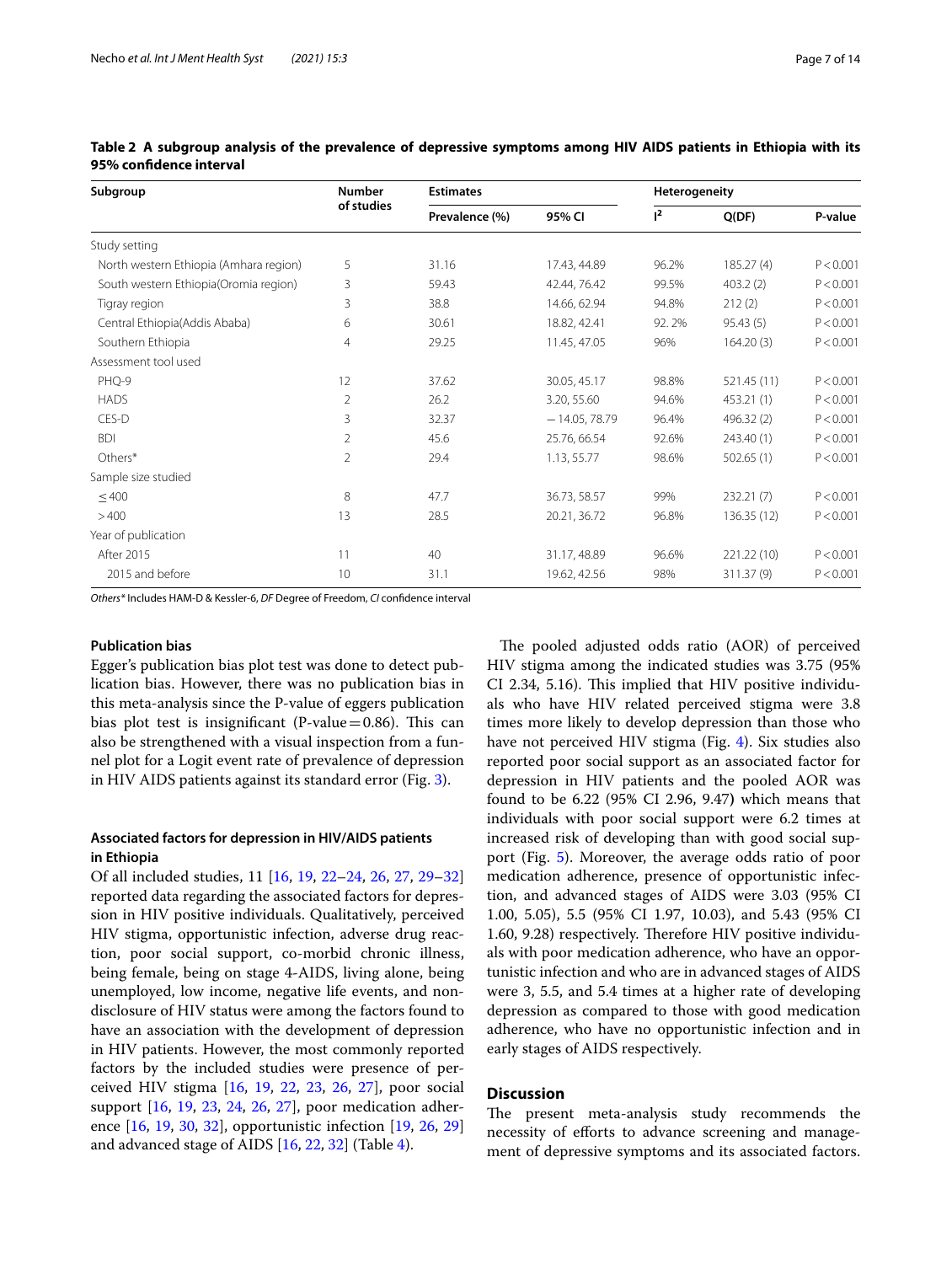<span id="page-7-0"></span>**Table 3 A sensitivity analysis of the prevalence depressive symptoms among HIV AIDS patients in Ethiopia when each indicated studies are removed at a time with its 95% confdence interval**

| No.            | <b>Study excluded</b>      | Prevalence<br>of depression<br>symptoms (%) | 95%<br>Confidence<br>interval |
|----------------|----------------------------|---------------------------------------------|-------------------------------|
| 1              | Abadiga 2019               | 35.5                                        | 27.60, 43.35                  |
| $\mathfrak{D}$ | Duko et al. 2018           | 35.1                                        | 27.34, 42.92                  |
| 3              | Eshetu et al. 2015         | 35.6                                        | 27.72, 43.51                  |
| 4              | Bitew et al. 2016          | 35.7                                        | 27.78, 43.55                  |
| 5              | Wondie et al. 2019         | 35.9                                        | 28.12, 43.83                  |
| 6              | Gebremariam et al. 2017    | 35.2                                        | 27.38, 43.02                  |
| 7              | Tesfaw et al. 2016         | 35.5                                        | 27.61, 43.39                  |
| 8              | Mohammed et al. 2015       | 35.3                                        | 27.31, 43.23                  |
| 9              | Dejenu 2015                | 36.9                                        | 29.41, 44.54                  |
| 10             | Berhe and Bayray 2013      | 35.4                                        | 27.57, 43.16                  |
| 11             | Solomon and Girma 2014     | 37                                          | 29.47, 44.53                  |
| 12             | Yeneabat et al. 2017       | 33.7                                        | 26.82, 40.63                  |
| 13             | Gebreegziabher et al. 2019 | 36.8                                        | 29.24, 44.42                  |
| 14             | Abebe et al. 2019          | 35.8                                        | 27.85, 43.72                  |
| 15             | Mekuriaw et al. 2015       | 36.8                                        | 29.26, 44.36                  |
| 16             | <b>Yakob 2015</b>          | 36.8                                        | 29.26, 44.36                  |
| 17             | Woldehawaria 2017          | 34.7                                        | 27.10, 42.23                  |
| 18             | Alemu 2012                 | 36.9                                        | 29.83, 43.98                  |
| 19             | Bezabih et al. 2016        | 37.2                                        | 29.60, 44.79                  |
| 20             | Fndeshaw et al. 2014       | 34.6                                        | 26.92, 42.20                  |
| 21             | Amberbir et al. 2008       | 34.8                                        | 27.17, 42.37                  |

Furthermore, researchers who are interested in assessing depression in HIV patients should use depression measures that exactly indicate the severity levels of depression which is best informative of the risk of the patient and fgurative for further management. Moreover, it is imperative to have an improved understanding of depression services that could be integrated into the present ART therapy in Ethiopia.

To the knowledge of investigators, this meta-analysis study is the frst of its kind to quantitatively assess both the prevalence as well as associated factors of depressive symptoms in HIV/AIDS patients in the context of Ethiopia. The main objective of the study was therefore to supplement epidemiological evidence concerning the magnitude of depressive symptoms and its related factors in HIV/AIDS patients. Consequently, the information obtained from this study on pooled magnitude and related factors for depressive symptoms would serve as an important baseline to a variety of stakeholders working in the area.

A total of twenty-one studies that assessed depressive symptoms and the related factors in Ethiopian HIV/AIDS patients were included in the analysis. The average estimated magnitude of depressive symptoms in this study was 35.8%. This was much higher than the pooled estimated prevalence of depressive symptoms in the general population in Ethiopia (9.1% to 11%) [\[52](#page-13-24), [53\]](#page-13-25). This signifies the depression had a massive impact on the health of people with HIV/AIDS. This result of this meta-analysis is consistent with the result of a meta-analysis study by Ayano et.al. [[7](#page-12-6)] in which the pooled magnitude of depressive symptoms in East African HIV/AIDS patients was 38%. However, a study on an average prevalence of depressive symptoms among Sub-Saharan HIV/AIDS patients as studied by Bernard et al. [[6\]](#page-12-5) obtained a relatively lower result (19%) when compared to the present study.

In this study, the pooled estimated prevalence of depressive symptoms varies based on the region of the country in which the studies were conducted, the sample size studied, the year of publication of the study, and the type of assessment tool used. In the current analysis, the average estimated prevalence of depressive symptoms in southwestern Ethiopia (Oromia region) (59.4%) was considerably greater than the pooled estimated prevalence in southern Ethiopia (29.3%). Regionspecifc cultural and socio-economic factors might be responsible for such variation. Moreover, factors related to the diference in ART facilities might also be responsible.

As anticipated, studies that utilized a larger sample size (>400 samples) resulted in a lower pooled estimated depressive symptom (28.5%) than the pooled estimated depression prevalence of studies that used a smaller sample size  $(\leq 400);47.7\%$ . This could be due to the minimal possibility of a standard error in larger sample size studies so that providing a more precise result that avoids overestimation of using a small sample.

There was also a substantial variety of pooled estimated depressive symptoms across the measurement instrument used. The average estimated prevalence of depression in HIV/AIDS patients as measured with PHQ-9, HADS, CES-D, BDI, and others (HAM-D&Kessler-6) was 37.6%, 26.2%, 32.4%, 45.6%, and 29.4% respectively. The smaller number of studies integrated into some of the assessment tool categories might minimize the estimate precision and responsible for the diference.

Concerning the associated factors for the occurrence of depressive symptoms in HIV/AIDS patients, a narrative description showed that perceived stigma, opportunistic infection, adverse drug reaction, poor social support, comorbid chronic illness, being female, stage 4 AIDS, living alone, unemployed, low income, negative life events, and non-disclosure of HIV status were some of the associated factors which had a strong positive association with the development of depressive symptoms in HIV patients.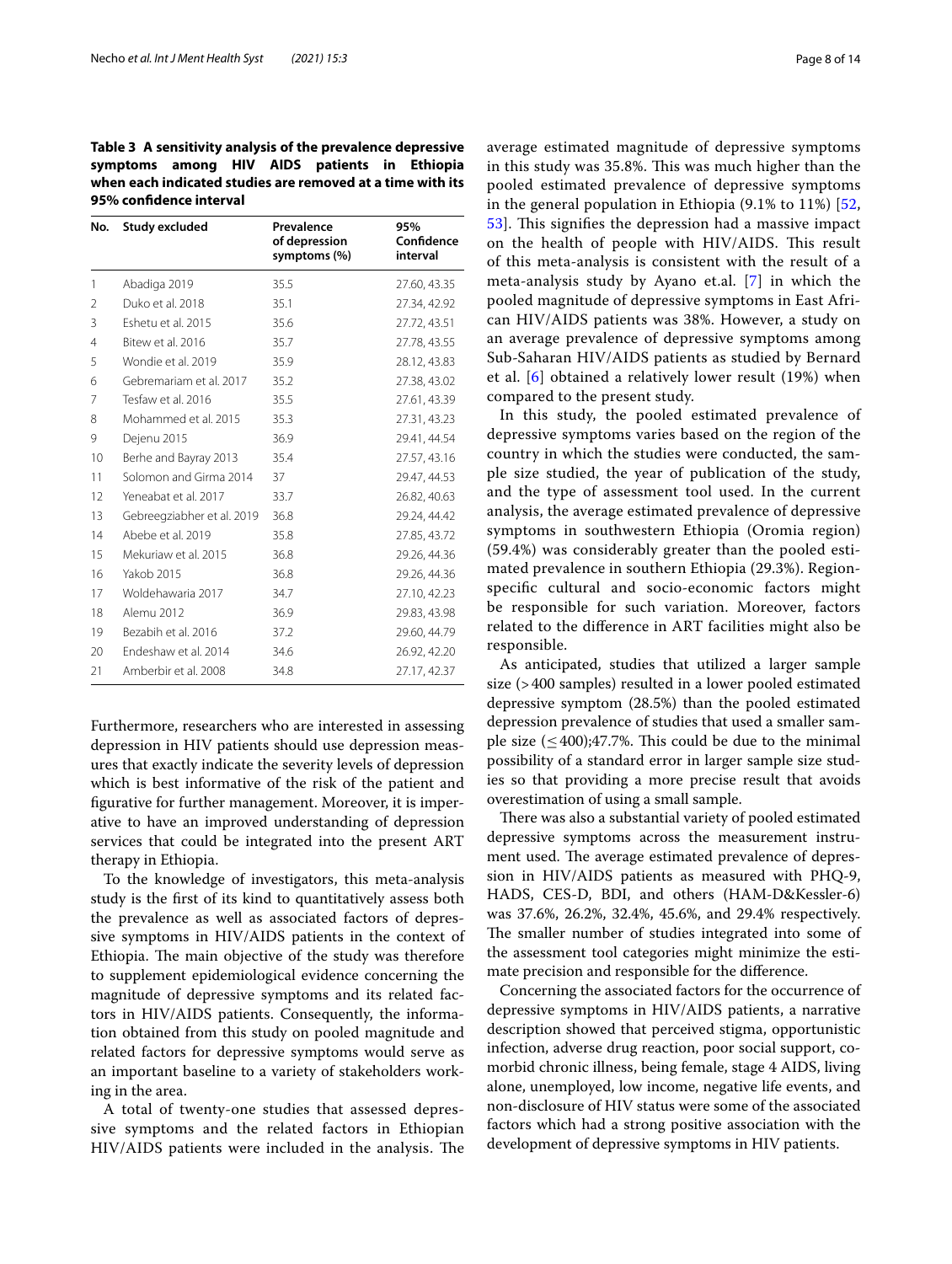

<span id="page-8-0"></span>Moreover, quantitatively this meta-analysis investigated the pooled odds ratio of perceived HIV stigma, poor social support, poor medication adherence, advanced AIDS stage, and presence of opportunistic infection as they were the most frequently reported factors by the included studies. The pooled AOR of perceived HIV stigma among the included studies was 3.75. This implied that the presence of a perceived HIV stigma increases the probability of developing depressive symptoms by 3.8 times higher as compared with developing depressive symptoms in the absence of perceived stigma. This was strengthened by earlier meta-analysis studies  $[6, 7, 51]$  $[6, 7, 51]$  $[6, 7, 51]$  $[6, 7, 51]$  $[6, 7, 51]$  $[6, 7, 51]$  $[6, 7, 51]$ . The frequent psychological distress associated with perceived stigma might be responsible for this [\[16](#page-12-19), [19,](#page-12-14) [22,](#page-12-20) [23](#page-12-17), [26,](#page-13-5) [27](#page-13-0)].

Besides, the pooled AOR for studies that reported poor social support as a risk factor for depressive symptoms was 6.2. This means that having poor social support systems increasing the risk of developing depressive symptoms 6.2 times higher as comparatively seen with a good support system. This has also been supported by earlier studies and the reason might be HIV/AIDS patients with poor social support avoids disclosing about their problem due to social humiliation towards themselves, which further increases their separation and loneness [\[16](#page-12-19), [19,](#page-12-14) [23](#page-12-17), [24,](#page-12-18) [26](#page-13-5), [27,](#page-13-0) [31](#page-13-3)] as well as decreasing help-seeking intention from professionals.

Moreover, the pooled AOR for advanced AIDS stage, medication non-adherence, and opportunistic infections in this analysis were 5.4, 3, and, 5.5 respectively. This suggests that HIV/AIDS patients with Advanced AIDS stage, Medication non-adherence, and opportunistic infections were 5.4, 3 and, 5.5 times at higher risk of developing depressive symptoms as compared to patients with early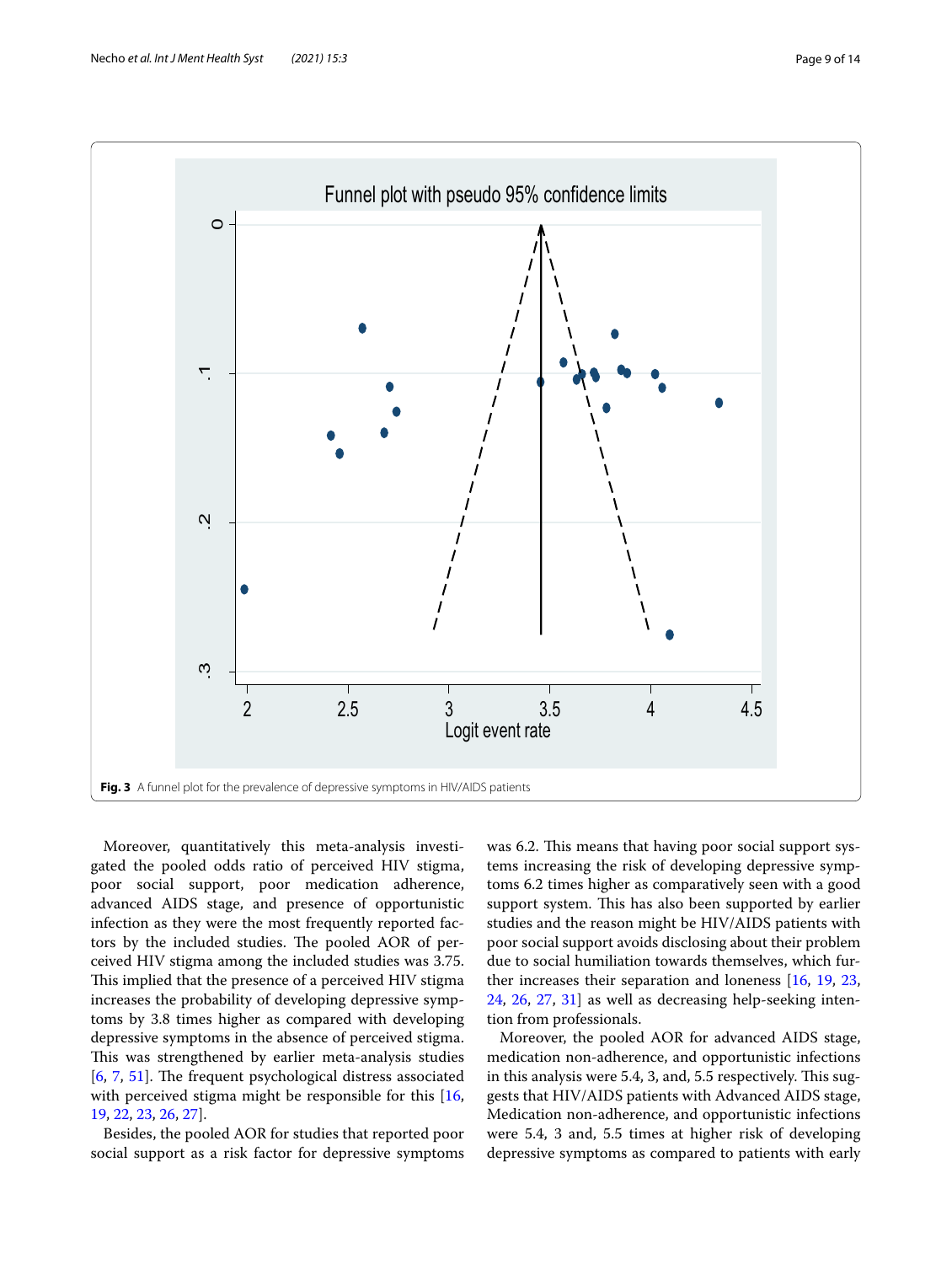## <span id="page-9-0"></span>**Table 4 Characteristics of associated factors for depression among HIV AIDS patients in Ethiopia by their Odds ratio, Confdence interval, association strength, author and year of publication**

| <b>Associated factors</b>          | <b>Odds ratio(AOR)</b> | 95% CI      | Strength of association | Author, year of publication |
|------------------------------------|------------------------|-------------|-------------------------|-----------------------------|
| Perceived stigma                   | 6.98                   | 3.07, 15.86 | Strong and positive     | Abadiga 2019                |
| Opportunistic infection            | 9.38                   | 4.21, 20.89 | Strong and positive     | Abadiga 2019                |
| Adverse drug reaction              | 3.7                    | 1.58, 8.81  | Strong, positive        | Abadiga 2019                |
| Poor social support                | 9.9                    | 3.57, 27.86 | Strong and positive     | Abadiga 2019                |
| Co-morbid chronic illness          | 6.1                    | 1.66, 22.68 | Strong and positive     | Abadiga 2019                |
| Poor social support                | 2.5                    | 1.70, 9.13  | Strong and positive     | Duko et al. 2018            |
| Perceived HIV stigma               | 2.8                    | 1.78, 4.48  | Strong and positive     | Duko et al. 2018            |
| $CD4$ count $<$ 200                | 3.9                    | 1.02, 14.83 | Strong and positive     | Duko et al. 2018            |
| Being female                       | 2.07                   | 1.08, 3.98  | Strong and positive     | Eshetu et al. 2015          |
| 30-39 years old                    | 2.8                    | 1.16, 6.54  | Strong and positive     | Eshetu et al. 2015          |
| 60-69 years old                    | 19.6                   | 4.02, 95.99 | Strong and positive     | Eshetu et al. 2015          |
| Low income(<200ETB)                | 3.9                    | 1.14, 6.86  | Strong and positive     | Eshetu et al. 2015          |
| Stage 3 AIDS                       | 2.3                    | 1.11, 4.85  | Strong and positive     | Eshetu et al. 2015          |
| Stage 4 AIDS                       | 8.8                    | 1.93, 39.87 | Strong and positive     | Eshetu et al. 2015          |
| Perceived HIV stigma               | 3.6                    | 1.86, 6.95  | Strong and positive     | Eshetu et al. 2015          |
| Living alone                       | 2.5                    | 1.19, 5.08  | Strong and positive     | Dejenu 2015                 |
| Perceived stigma                   | 3.4                    | 1.63, 7.19  | Strong and positive     | Dejenu 2015                 |
| Stop working                       | 2.7                    | 1.78, 6.33  | Strong and positive     | Dejenu 2015                 |
| Poor social support                | 10                     | 1.91, 33.16 | Strong and positive     | Dejenu 2015                 |
| Being male                         | 1.6                    | 1.14, 2.34  | Moderate and positive   | Mohammed et al. 2015        |
| Being widowed                      | 3.1                    | 1.70, 5.75  | Strong and positive     | Mohammed et al. 2015        |
| Monthly income 500-1000ETB         | 1.9                    | 1.16, 3.19  | Strong and positive     | Mohammed et al. 2015        |
| Missing medication                 | 5.3                    | 2.58, 10.77 | Strong and positive     | Mohammed et al. 2015        |
| Being teased, insulted or sworn at | 2.3                    | 1.22, 4.29  | Strong and positive     | Mohammed et al. 2015        |
| Gossiped about                     | 2.9                    | 1.68, 5.31  | Strong and positive     | Mohammed et al. 2015        |
| Perceived HIV stigma               | 3.6                    | 2.23, 5.80  | Strong and positive     | Tesfaw et al. 2016          |
| Poor social support                | $\overline{2}$         | 1.25, 3.27  | Strong and positive     | Tesfaw et al. 2016          |
| HIV stage III                      | 2.8                    | 1.50, 5.21  | Strong and positive     | Tesfaw et al. 2016          |
| Poor medication adherence          | 1.6                    | 1.02, 2.55  | Moderate and positive   | Tesfaw et al. 2016          |
| Urban residence                    | 3.2                    | 1.50, 6.65  | Strong and positive     | Berhe and Bayray 2013       |
| Low income(<200ETB)                | 4.4                    | 1.35, 14.58 | Strong and positive     | Berhe and Bayray 2013       |
| Unemployed                         | 2.7                    | 1.34, 5.57  | Strong and positive     | Berhe and Bayray 2013       |
| Government employed                | 3.6                    | 1.73, 7.30  | Strong and positive     | Berhe and Bayray 2013       |
| Moderate stress                    | 6.9                    | 2.27, 20.81 | Strong and positive     | Solomon and Girma 2014      |
| Poor social support                | 10.2                   | 2.85, 36.29 | Strong and positive     | Solomon and Girma 2014      |
| $\geq$ 6 negative life events      | 3.9                    | 1.77, 8.99  | Strong and positive     | Solomon and Girma 2014      |
| Non-disclosure of HIV status       | 5.2                    | 1.33, 20.62 | Strong and positive     | Solomon and Girma 2014      |
| Low CD4 count $(\leq 350)$         | 3.5                    | 1.62, 7.73  | Strong and positive     | Solomon and Girma 2014      |
| Food insecurity                    | 3.8                    | 1.57, 9.32  | Strong and positive     | Yeneabat et al. 2017        |
| Non-ownership of livestock         | $2.2\,$                | 1.16, 4.10  | Strong and positive     | Yeneabat et al. 2017        |
| Opportunistic infection            | 5.2                    | 1.34, 20.16 | Strong and positive     | Yeneabat et al. 2017        |
| Non-adherence to ART               | 3.3                    | 1.44, 7.76  | Strong and positive     | Gebreegziabher et al. 2019  |
| WHO-stage II and above             | 4.7                    | 1.32, 16.51 | Strong and positive     | Gebreegziabher et al. 2019  |
| Living alone                       | 2.4                    | 1.09, 5.43  | Strong and positive     | Gebreegziabher et al. 2019  |
| Having side effects of ART drug    | 2.8                    | 1.14, 6.78  | Strong and positive     | Gebreegziabher et al. 2019  |
| 20-24 years of age                 | 2.2                    | 1.33, 3.62  | Strong and positive     | Abebe et al. 2019           |
| Opportunistic infection            | 1.9                    | 1.15, 3.27  | Strong and positive     | Abebe et al. 2019           |
| Poor medication adherence          | 1.8                    | 1.03, 2.98  | Strong and positive     | Abebe et al. 2019           |
| Poor social support                | 2.7                    | 1.13, 2.64  | Strong and positive     | Abebe et al. 2019           |
| Moderate social support            | 1.8                    | 1.03, 2.98  | Strong and positive     | Abebe et al. 2019           |
| Perceived HIV stigma               | 2.1                    | 1.35, 4.14  | Strong and positive     | Abebe et al. 2019           |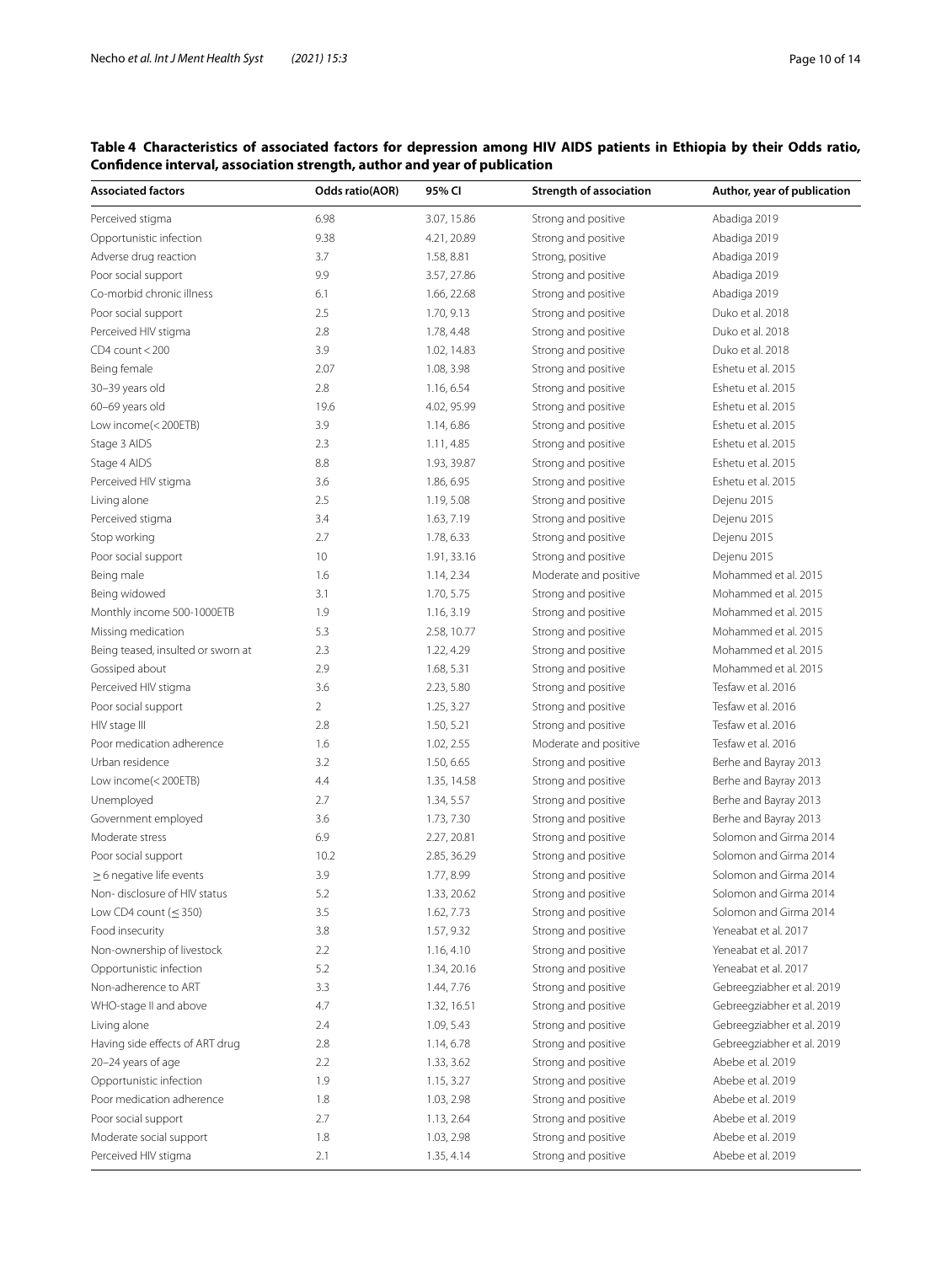## **Table 4 (continued)**

*AIDS* Acquired Immune defciency Syndrome, *ART* Anti-retroviral therapy, *ETB* Ethiopian birr



<span id="page-10-0"></span>AIDS stage, good medication adherence, and no opportunistic infections respectively. Evidence in multiple kinds of literature strongly supports this conclusion.

## **Diference between studies**

This meta-analysis study on the prevalence of depressive symptoms and associated factors in HIV AIDS patients was potentially having a high degree of heterogeneity from the diference between the included studies. Therefore it was mandatory to further explore the source of such substantial heterogeneity. For this matter, a subgroup analysis had been done. The subgroup analysis result showed that the type of measurement instrument used to screen depression, the regional location at which the study was done, and the sample size utilized were responsible for the diference in the

prevalence of depressive symptoms between included studies. Additionally, a single study leaves out at a time sensitivity analysis had also been performed but none of the studies were obtained to be infuential on the overall estimate.

This meta-analysis study has some limitations. The primary limitation is that the few numbers of studies are included in a subgroup analysis might afect the precision of the estimate and result in either an overestimation or underestimation of pooled depression prevalence. Besides, the use of diferent study designs might result in the overestimation and underestimation of depression prevalence. Moreover, the presence of substantial heterogeneity in the pooled depression prevalence among HIV patients might greatly afect the validity of the data.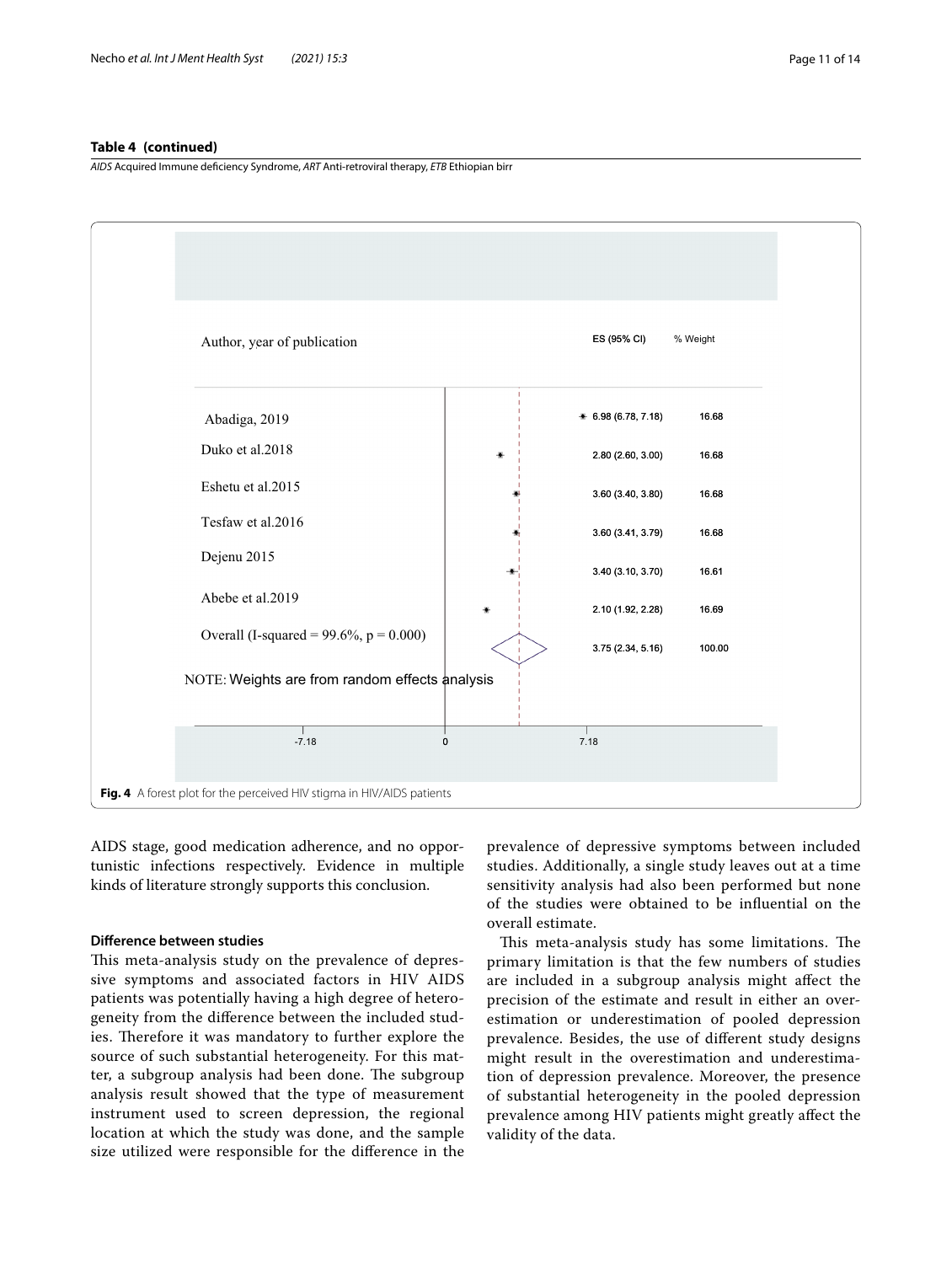

## <span id="page-11-0"></span>**Conclusion**

This review and meta-analysis study found a high pooled prevalence of depression symptoms in Ethiopian people living with HIV/AIDS [35.8% (95% CI 28.29, 43.25)]. This average estimate for depressive symptoms had signifcant heterogeneity. The average estimated prevalence of depressive symptoms in the Oromia region (59.4%) was considerably higher than the pooled estimated prevalence in southern Ethiopia (29.3%), the Amhara region (31.2%), Central Ethiopia (30.6%), and the Tigray region (38.8%).

Besides, the average estimate was lower in studies that utilized a larger sample size (>400 sample); (28.5%) than studies that used a smaller sample  $(\leq 400)$ ; 47.7%. Moreover, the average estimated prevalence of depression in HIV/AIDS patients as measured with PHQ-9, HADS, CES-D, BDI, and Others (HAM-D&Kessler-6) was 37.6%, 26.2%, 32.4%, 45.6%, and 29.4% respectively. The high

pooled prevalence of perceived HIV stigma, poor social support, poor medication adherence, and the presence of opportunistic infections and advanced stages of AIDS increase the probability of developing depressive symptoms in HIV positive individuals in Ethiopia.

## **Implications**

The major implication of this meta-analysis study is the high occurrence of depression symptoms among HIV AIDS patients and the variety of contributing factors. This recommends the necessity of additional efforts to advance the screening and management of depressive symptoms and their associated factors. Furthermore, researchers who are interested in assessing depression in HIV patients should use depression measures that exactly indicate the severity levels of depression from mild depression to major depressive disorder which is best informative of the risk of the patient and fgurative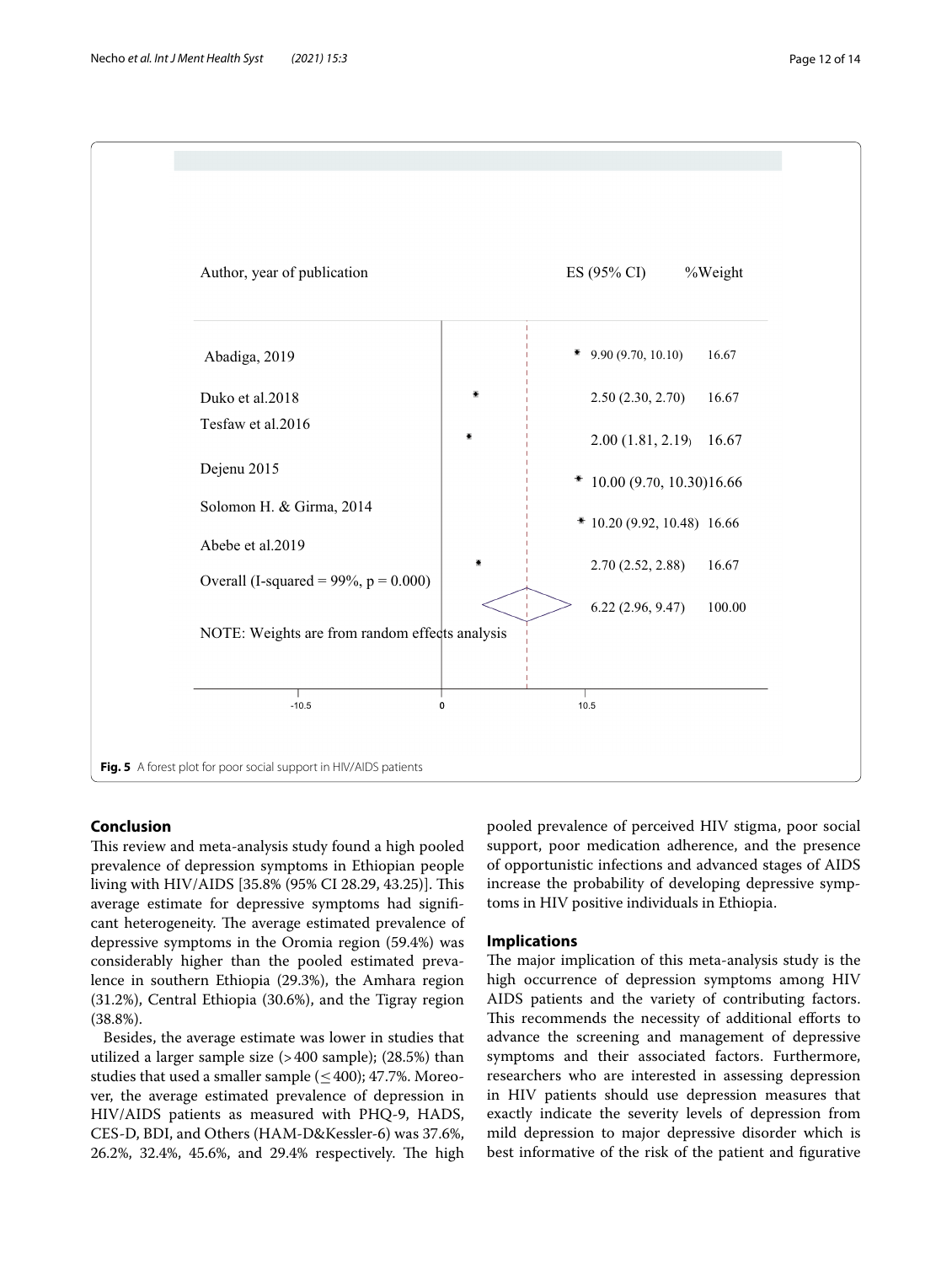for further management. Moreover, it is imperative to have an improved understanding of depression services that could be integrated into the present ART therapy in Ethiopia (Additional fle [1\)](#page-12-25).

## **Supplementary Information**

The online version contains supplementary material available at [https://doi.](https://doi.org/10.1186/s13033-020-00430-2) [org/10.1186/s13033-020-00430-2](https://doi.org/10.1186/s13033-020-00430-2).

<span id="page-12-25"></span>**Additional fle 1.** Quality assessment result of the studies included in this meta-analysis

#### **Abbreviations**

AIDS: Acquired Immune-defciency Syndrome; AOR: Adjusted odds ratio; ART : Anti-retro viral therapy; BDI: Beck Depression Inventory; CES-D: Center for Epidemiological Studies Depression Scale; CI: Confdence Interval; HADS: Hospital Anxiety and Depression Scale; HAM-D: Hamilton Depression Rating Scale; HIV: Human Immune Virus; ICD-10: International Classifcation for Diseases-10; OR: Odds ratio; PHQ-9: Patient Health Questionnaire-9; PLWHA: People Living with HIV AIDS; PRISMA-P: Preferred Reporting Items for Systematic Reviews and Meta-analysis.

#### **Acknowledgments**

None.

## **Authors' contributions**

MN designed the review idea on the magnitude and associated factors of depressive symptoms on HIV patients in Ethiopia and delineated the search strategies and organizes the analysis of the research. MN and AB extracted the data from incorporated studies. MN, AB, and MB evaluated the quality of studies. MN writes the manuscript zero draft. All authors look over the fnal version of the manuscript and ratifed it. All authors read and approved the final manuscript.

#### **Funding**

We authors of this research have no funds for this review.

#### **Availability of data and materials**

All available data concerning this study is included in the paper.

## **Ethics approval and consent to participate**

Not applicable.

#### **Consent for publication**

Not applicable.

#### **Competing interests**

No competing interests existed for this work.

Received: 15 September 2020 Accepted: 20 December 2020

#### **References**

- <span id="page-12-0"></span>1. Organisation WH. World (2012) Suicide prevention day of 2012. Geneva: World Health Organisation; 2019.
- <span id="page-12-1"></span>2. Sadock BJ, Sadock VA. Kaplan and Sadock's synopsis of psychiatry: Behavioral sciences/clinical psychiatry. Philadelphia: Lippincott Williams & Wilkins; 2011.
- <span id="page-12-2"></span>3. DeJean D, Giacomini M, Vanstone M, Brundisini F. Patient experiences of depression and anxiety with chronic disease: a systematic review and qualitative meta-synthesis. Ontario Health Technol Assess Ser. 2013;13(16):1.
- <span id="page-12-3"></span>4. Uthman OA, Magidson JF, Safren SA, Nachega JB. Depression and adherence to antiretroviral therapy in low-, middle-and high-income

countries: a systematic review and meta-analysis. Curr HIV/AIDS Rep. 2014;11(3):291–307.

- <span id="page-12-4"></span>5. Nakimuli-Mpungu E, Bass JK, Alexandre P, Mills EJ, Musisi S, Ram M, et al. Depression, alcohol use, and adherence to antiretroviral therapy in sub-Saharan Africa: a systematic review. AIDS Behav. 2012;16(8):2101–18.
- <span id="page-12-5"></span>6. Bernard C, Dabis F, de Rekeneire N. Prevalence and factors associated with depression in people living with HIV in sub-Saharan Africa: a systematic review and meta-analysis. PLoS ONE. 2017;12(8):e0181960.
- <span id="page-12-6"></span>Ayano G, Solomon M, Abraha M. A systematic review and meta-analysis of the epidemiology of depression in people living with HIV in east Africa. BMC Psychiatry. 2018;18(1):254.
- <span id="page-12-7"></span>8. Feuillet P, Lert F, Tron L, Aubriere C, Spire B, Dray-Spira R, et al. Prevalence of and factors associated with depression among people living with HIV in France. Hiv Med. 2017;18(6):383–94.
- <span id="page-12-8"></span>9. Chandra PS, Ravi V, Desai A, Subbakrishna D. Anxiety and depression among HIV-infected heterosexuals—a report from India. J Psychosom Res. 1998;45(5):401–9.
- <span id="page-12-9"></span>10. Kagee A, Martin L. Symptoms of depression and anxiety among a sample of South African patients living with HIV. AIDS Care. 2010;22(2):159–65.
- <span id="page-12-10"></span>11. Kaharuza FM, Bunnell R, Moss S, Purcell DW, Bikaako-Kajura W, Wamai N, et al. Depression and CD4 cell count among persons with HIV infection in Uganda. AIDS Behav. 2006;10(1):105–11.
- <span id="page-12-11"></span>12. Shittu RO, Alabi MK, Odeigah LO, Sanni MA, Issa BA, Olanrewaju AT, et al. Suicidal ideation among depressed people living with HIV/AIDS in Nigeria, West Africa. Open J Med Psychol. 2014. [https://doi.org/10.4236/](https://doi.org/10.4236/ojmp.2014.33027) [ojmp.2014.33027](https://doi.org/10.4236/ojmp.2014.33027).
- <span id="page-12-12"></span>13. Seth P, Kidder D, Pals S, Parent J, Mbatia R, Chesang K, et al. Psychosocial functioning and depressive symptoms among HIV-positive persons receiving care and treatment in Kenya, Namibia, and Tanzania. Prev ence. 2014;15(3):318–28.
- <span id="page-12-13"></span>14. Alemu H, Haile Mariam D, Tsui A, Ahmed S, Shewamare A. Efect of depressive symptoms and social support on weight and CD4 count increase at HIV clinic in Ethiopia. AIDS Care. 2012;24(7):866–76.
- <span id="page-12-24"></span>15. Mekuria LA, Sprangers MA, Prins JM, Yalew AW, Nieuwkerk PT. Healthrelated quality of life of HIV-infected adults receiving combination antiretroviral therapy in Addis Ababa. AIDS Care. 2015;27(8):934–45.
- <span id="page-12-19"></span>16. Tesfaw G, Ayano G, Awoke T, Assefa D, Birhanu Z, Miheretie G, et al. Prevalence and correlates of depression and anxiety among patients with HIV on-follow up at Alert Hospital, Addis Ababa, Ethiopia. BMC Psychiatry. 2016;16(1):368.
- <span id="page-12-23"></span>17. Wonde M, Mulat H, Birhanu A, Biru A, Kassew T, Shumet S. The magnitude of suicidal ideation, attempts and associated factors of HIV positive youth attending ART follow-ups at St. Paul's Hospital Millennium Medical College and St. Peter's specialized hospital, Addis Ababa, Ethiopia, 2018. PLoS ONE. 2019;14(11):e0224371.
- <span id="page-12-15"></span>18. Gebremariam EH, Reta MM, Nasir Z, Amdie FZ. Prevalence and associated factors of suicidal ideation and attempt among people living with HIV/ AIDS at Zewditu Memorial Hospital, Addis Ababa, Ethiopia: a cross-sectional study. Psychiatry J. 2017. [https://doi.org/10.1155/2017/2301524.](https://doi.org/10.1155/2017/2301524)
- <span id="page-12-14"></span>19. Abebe H, Shumet S, Nassir Z, Agidew M, Abebaw D. Prevalence of depressive symptoms and associated factors among HIV-positive youth attending ART follow-up in Addis Ababa. Ethiopia AIDS Res Treat. 2019. <https://doi.org/10.1155/2019/4610458>.
- <span id="page-12-16"></span>20. Bezabhe WM, Chalmers L, Bereznicki LR, Gee P, Peterson GM. Antiretroviral adherence and treatment outcomes among adult Ethiopian patients. AIDS Care. 2016;28(8):1018–22.
- <span id="page-12-22"></span>21. Bitew H, Andargie G, Tadesse A, Belete A, Fekadu W, Mekonen T. Suicidal ideation, attempt, and determining factors among HIV/AIDS patients. Ethiopia Depress Res Treat. 2016.<https://doi.org/10.1155/2016/8913160>.
- <span id="page-12-20"></span>22. Eshetu DA, Meseret S, Alemayehu M, Nekatibeb G, Gizachew KD, Tegegne MT, et al. iMedPub Journals. Clin Psychiatry. 2015;1(1):3.
- <span id="page-12-17"></span>23. Kibret GD, Salilih SZ. Prevalence and associated factors of depression among HIV infected patients in Debre Markos town Northwest Ethiopia. Int J Emerg Ment Health Hum Resilience. 2015;17:714–6.
- <span id="page-12-18"></span>24. Tesfaye SH, Bune GT. Generalized psychological distress among HIVinfected patients enrolled in antiretroviral treatment in Dilla University Hospital, Gedeo zone, Ethiopia. Glob Health Action. 2014;7(1):23882.
- <span id="page-12-21"></span>25. Yakob B, Purity NB. Client satisfaction: correlates and implications for improving HIV/AIDS treatment and care services in southern Ethiopia. Int Health. 2016;8(4):292–8.